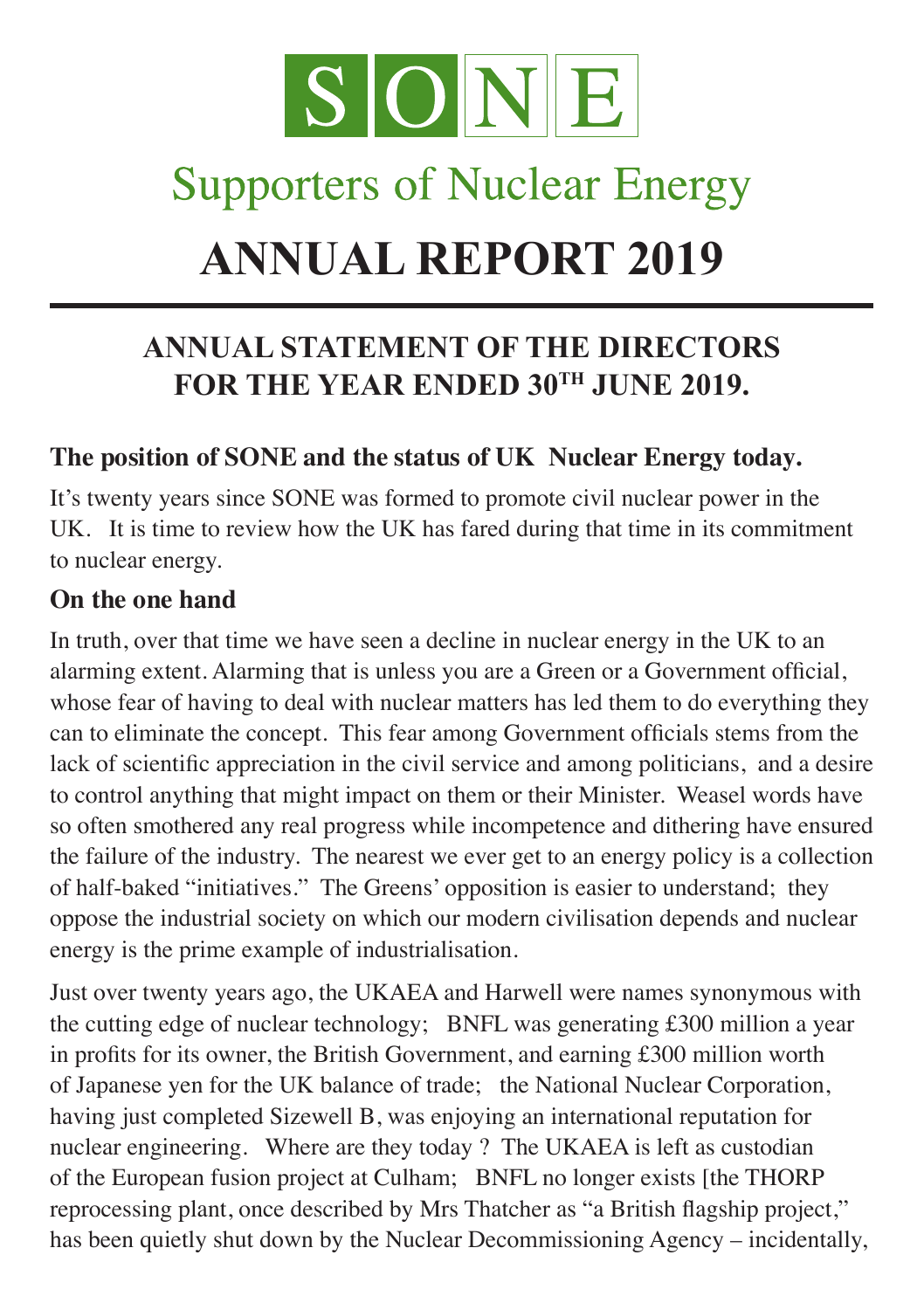subtly retitled by officials in its infancy from the Nuclear Development Agency]; the remains of NNC has just been sold to the American engineer, Jacobs. The Magnox power stations have all closed and the rest of our nuclear stations, still generating around 20% of our electricity, are run by the French. Any new stations to be built depend on foreign investors. Moreover, increasingly, the UK is being seen as an unreliable customer by these investors. We put obstacle after obstacle in the way of would-be builders. Now, these nuclear go-getters are turning their attention to the likes of Vietnam, Cambodia and other emerging nations, where they are welcomed with open arms. It is true we still have some excellent contract engineering organisations but no longer have the international reputation that attracts invitations for keynote speakers at the world's major nuclear conferences. In turn this means that the UK has ceased to have any influence on international nuclear affairs.

But what of new technologies, for example, the much trumpeted Small Modular Reactors? Yes, this is an exciting concept and could overcome many of the obstacles to building the more conventional large power stations. And the Government has, time after time, declared its support for this concept. But what has actually happened? The UK Government's support reminds one of the weak puppy yapping at the fringe of a real dogfight; pretending to be in the fight but in reality having no impact. Meanwhile, the big dogs, the Americans, the Japanese, the Chinese etc. are getting on with it and leaving us far behind. Isn't it a familiar story?

#### **On the other hand**

There is no alternative to a large scale deployment of nuclear power. Prospects for our children and grandchildren depend on it, and members of SONE should remain convinced of that.

Climate change is appreciated as a major issue. More evidence is needed to understand what is likely to happen to the atmosphere and oceans in the future. However, it is already clear to most people, and even to their governments around the world, that early action is required. Younger generations are alarmed and marching, "Extinction Rebellion". Though against fossil fuels, they have no real clue about what they want instead. In fact, the only alternatives are nuclear energy and "renewables" – a number of back-to-nature solutions with an emotional appeal but with an efficacy that defies science. The German experiment with wind and solar, the Energiewende, has already failed to deliver lower carbon emissions. With its political clout the German "green" movement has stopped Germany embracing nuclear – they are set to close their remaining plants by 2022. "Renewables" are weak, unreliable, vulnerable and destroy the very environment they supposedly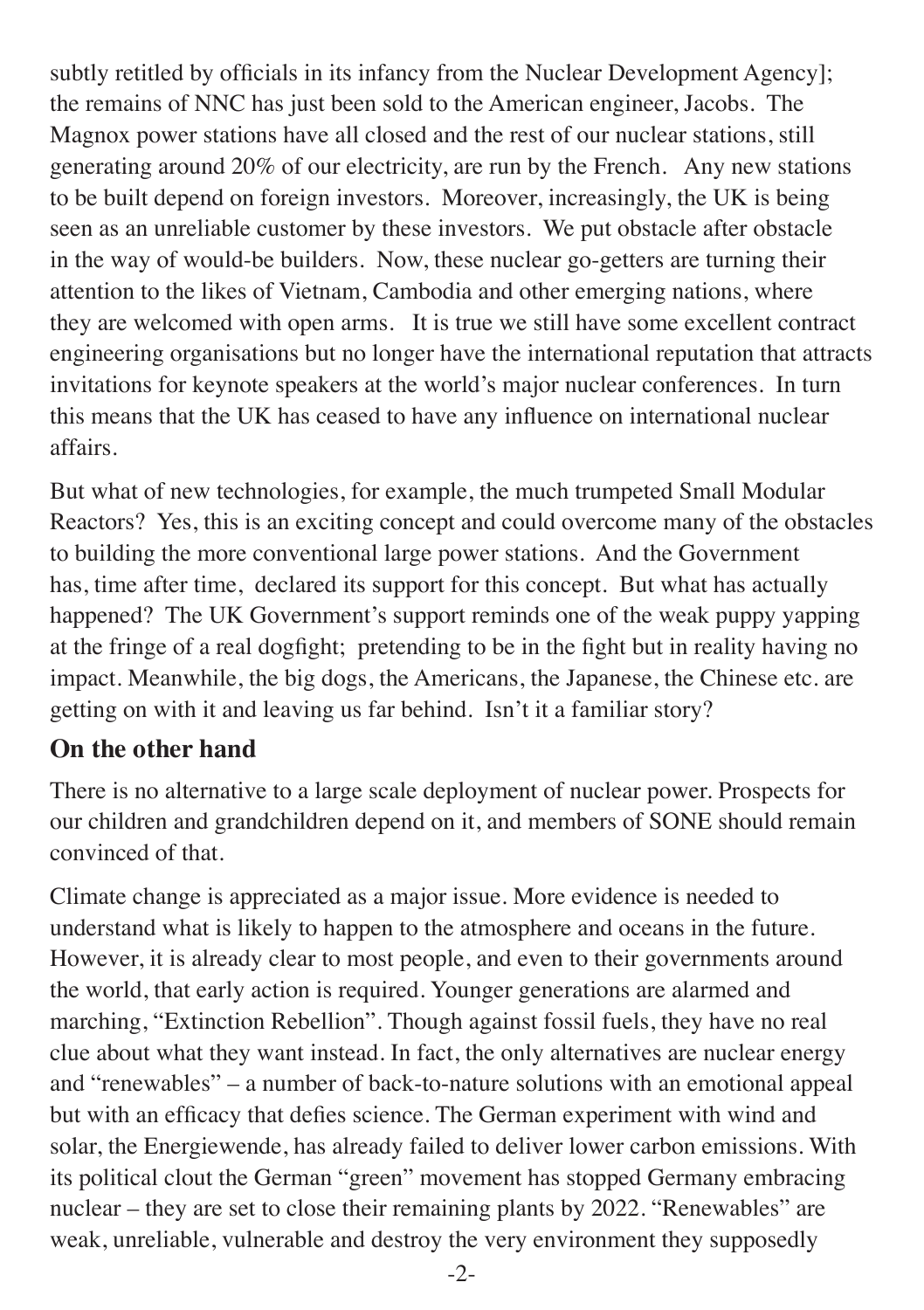preserve. Because they are weak, any plant – wind farm, solar array or hydro dam – has to be huge to deliver what is needed, and it is consequently easily damaged in freak weather. Historically, the great leap forward in prosperity came when these energy sources were replaced by the predictable 24/7 energy of fossil fuels. Going back to relying on weak pre-industrial sources of energy would be a great leap backwards for mankind.

The widespread adoption of nuclear power could drive a second industrial revolution. Those countries ready to lead this leap forwards should prosper, as happened with the first such revolution. In those days it was the UK, starting from initiatives based in the Midlands and North of the country and an outward looking view of the world. Resources came to those motivated by ideas and knowledge, rather than by authority and law. At a time of rapid change, economic and social stability is only possible if first priority is given to education and public support. These take longer to build than any physical plant and are needed, not only for the skill base but also to establish public understanding. The UK is one of the few countries that already has some relevant industrial know-how and also a fairly supportive public view. What is completely missing is support from the government and the media. Their personal view is often based on weak scientific understanding and influenced by vested interests that cling to a vision of the future based on the past. Without nuclear energy the fabric of civilisation will implode.

So when is the Government going to engage? When is it going to relax the absurd regulations that surround nuclear projects and are responsible for a doubling of costs and delays, regulations that benefit no one except those who administer their imposition? By making one or two clear choices now the UK Government could establish confidence and a long term position on nuclear energy. This should involve learning from some countries and teaching many others. This way would lead to reputation, prosperity and social health. In other directions lie power cuts, industrial decline, social breakdown and worse.

It is the business of SONE to expose this challenge internationally and to expect the UK Government in particular to respond. On current form it seems unfit for that purpose.

> Neville Chamberlain, *Chairman* Wade Allison, *Honorary Secretary September 2019*